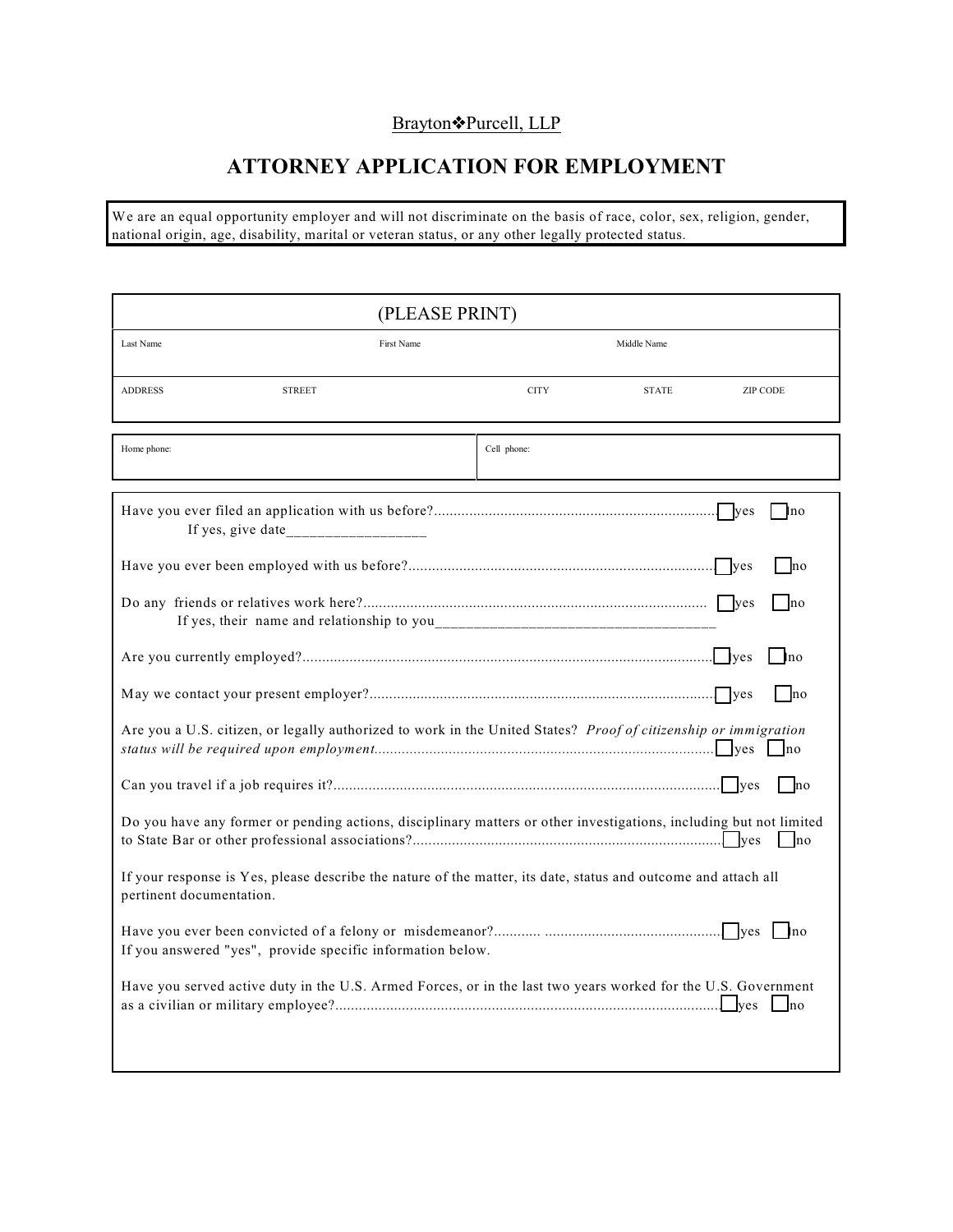#### Brayton<sup>•</sup>Purcell, LLP

**List professional, trade, business or civic activities and offices held.** *You may exclude memberships which would reveal gender, race, religion, national origin, age, ancestry, disability or other protected status:*

#### EMPLOYMENT EXPERIENCE - This section must be completed in full as most of this information is not provided on your resume.

Start with your present or last job. Include any job-related military service assignments and volunteer activities. You may exclude organizations which indicate race, color, religion, gender, national origin, disabilities or other protected status.

|                           | 1.            |          |
|---------------------------|---------------|----------|
| <b>EMPLOYER</b>           | PHONE NUMBER  | POSITION |
| <b>ADDRESS</b>            |               |          |
| SUPERVISOR / TITLE        |               |          |
| <b>DATES EMPLOYED</b>     |               |          |
| <b>FROM</b>               | TO            |          |
| <b>SALARY</b>             |               |          |
| <b>STARTING</b>           | <b>ENDING</b> |          |
| <b>REASON FOR LEAVING</b> |               |          |

 $\overline{2}$ .

|                           | $\overline{a}$ . |                 |
|---------------------------|------------------|-----------------|
| <b>EMPLOYER</b>           | PHONE NUMBER     | <b>POSITION</b> |
| <b>ADDRESS</b>            |                  |                 |
| <b>SUPERVISOR / TITLE</b> |                  |                 |
| <b>DATES EMPLOYED</b>     |                  |                 |
| <b>FROM</b>               | TO               |                 |
| SALARY                    |                  |                 |
| STARTING                  | <b>ENDING</b>    |                 |
| <b>REASON FOR LEAVING</b> |                  |                 |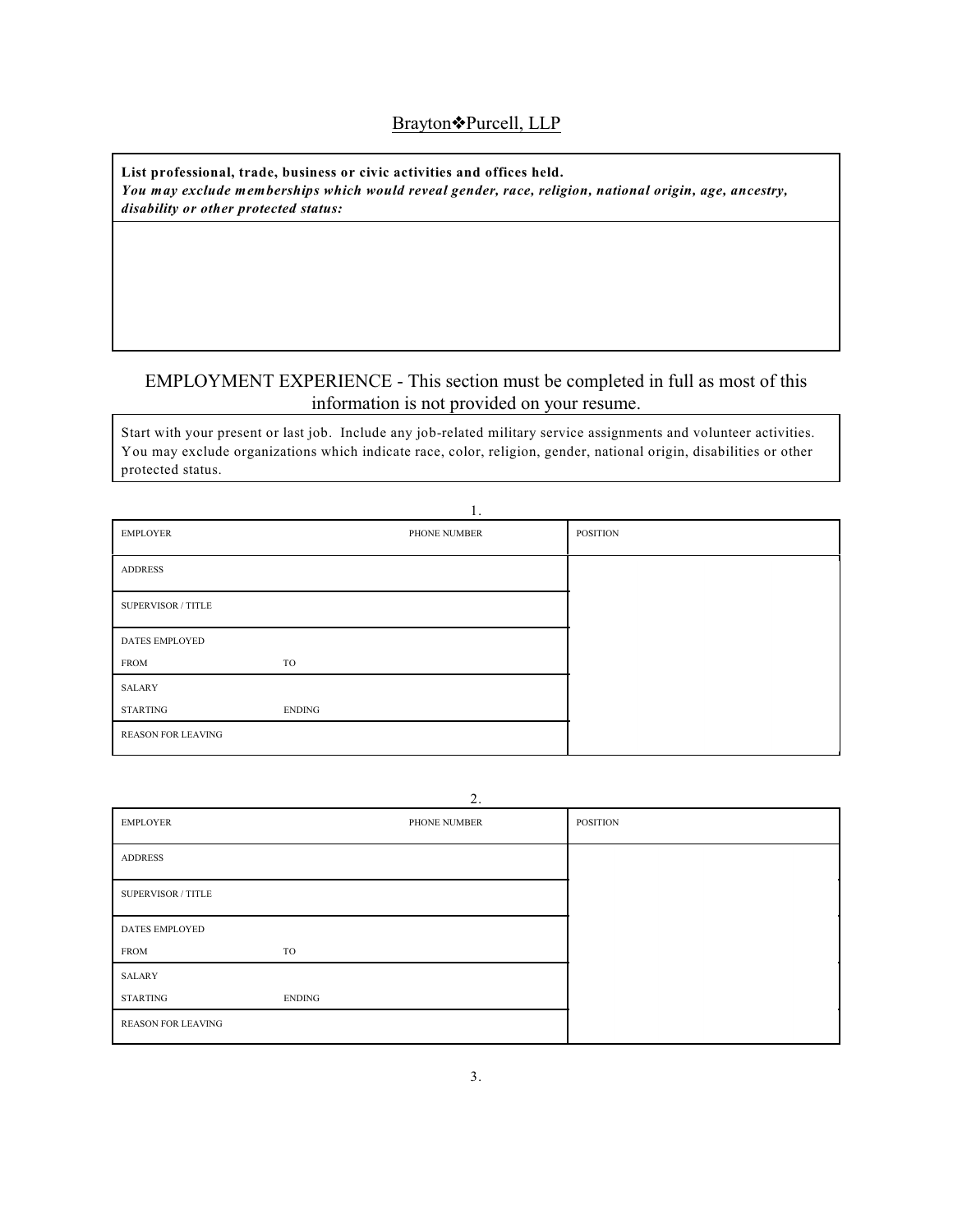# Brayton<sup>•</sup>Purcell, LLP

| <b>EMPLOYER</b>           |        | PHONE NUMBER | <b>POSITION</b> |
|---------------------------|--------|--------------|-----------------|
| <b>ADDRESS</b>            |        |              |                 |
| <b>SUPERVISOR / TITLE</b> |        |              |                 |
| <b>DATES EMPLOYED</b>     |        |              |                 |
| <b>FROM</b>               | TO     |              |                 |
| <b>SALARY</b>             |        |              |                 |
| <b>STARTING</b>           | ENDING |              |                 |
| <b>REASON FOR LEAVING</b> |        |              |                 |

Are you capable of performing in a reasonable manner, with or without a reasonable accommodation, the activities involved in the job or occupation for which you have applied? A review of the activities involved in such a job or occupation has been given.  $\frac{1}{2}$  yes  $\frac{1}{2}$  yes  $\frac{1}{2}$ 

## Professional References

#### *(It is not necessary to fill out this section if references have been provided in another form.)*

|                              | 1. |              |  |
|------------------------------|----|--------------|--|
| $\ensuremath{\mathsf{NAME}}$ |    | PHONE NUMBER |  |
|                              |    |              |  |
| <b>RELATIONSHIP</b>          |    |              |  |
|                              |    |              |  |
|                              | 2. |              |  |
|                              |    |              |  |
| <b>NAME</b>                  |    | PHONE NUMBER |  |
|                              |    |              |  |
| <b>RELATIONSHIP</b>          |    |              |  |
|                              |    |              |  |
|                              |    |              |  |
|                              | 3. |              |  |
| <b>NAME</b>                  |    | PHONE NUMBER |  |
|                              |    |              |  |
| <b>RELATIONSHIP</b>          |    |              |  |
|                              |    |              |  |
|                              |    |              |  |